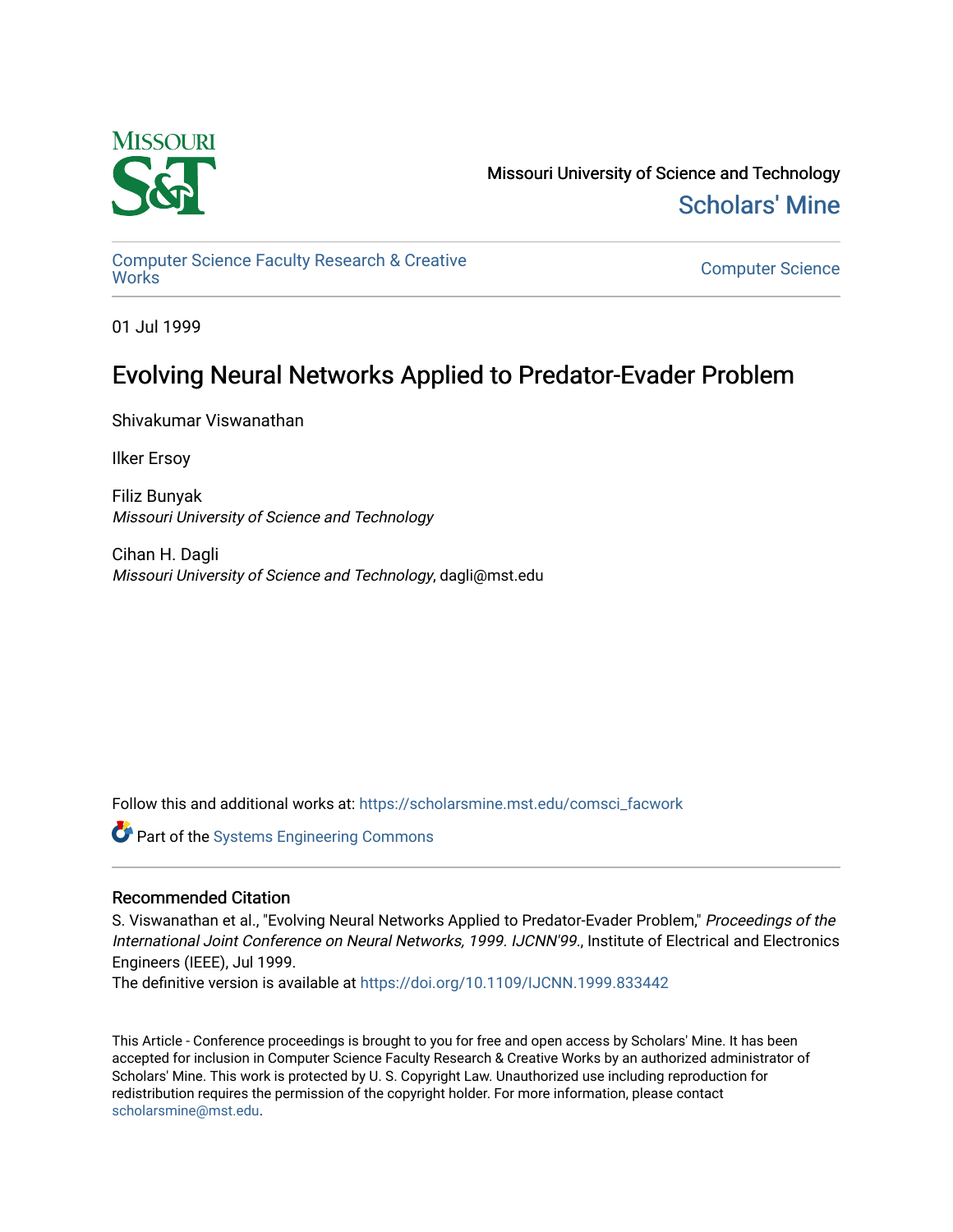# **Evolving Neural Networks Applied to Predator-Evader Problem**

Shivakumar Viswanathan, Ilker Ersoy, Filiz Bunyak **and** Cihan Dagli

**Smart** Engineering Systems Lab. Engineering Management Department, University of Missouri-Rolla, 1870 Miner Circle, Rolla MO **6540** 1 *{shiva, [bunyak,ersoy,dagIi\)@umr.edu](mailto:bunyak,ersoy,dagIi)@umr.edu)* 

## *Abstract*

*The creation of strategies to meet abstract goals* is *an important behavior exhibited by natural organisms. A situation requiring the development of such strategies is the predator-evader problem. To study this problem, Khepera robots are chosen* **as** *the competing agents. Using computer simulations the evolution of the adaptive behavior* is *studied in a predator-evader interaction. A bilaterally symmetrical multi-layer perceptron neural network architecture with evolvable weights is* **used** *to model the "brains" of the agents. Evolutionary programming is employed to evolve the predator for developing adaptive strategies to meet its goals. To study the efect of learning on evolution, a self-organizing map (SOW* is *added to the architecture, it* is *trained continuously and all the predators can access its weights. The results of these two different approaches are compared.* 

# **1. Introduction**

The ambiguity in determining clearly defined events to provide rewards and/or punishments in reaching the goal and the large number of strategies available to predator and evader has resulted in the application of evolutionary techniques to evolve the strategies. Organisms having neural networks **as** "strategy engines" to translate the sensory inputs into actions resulting in the achievement of the goal based **on** the Braitenberg vehicles **[l]** has been used extensively by researchers. There have been increasing attempts to understand these adaptive mechanisms by using artificial simulation models to replicate these behaviors. The predator's primary objective is to capture the evader and evader's objective is to avoid becoming the prey. As a result both predator and evader have to develop strategies to defeat each other and thus stay alive. *As* **this** goal is considerably more abstract than

simple goals like "don't bump into wall" or "seek light stimulus" the development of a strategy is a very complex process. Due to this reason and the enormous number of strategies involved, evolutionary techniques have been used to develop a large body of possible strategies.

Researchers have investigated different versions of this problem. Cliff et al. **[2][3]** developed simulated agents undergoing competitive co-evolution to evolve predatorevader strategies where the agents developed their sensorymotor mechanisms by morphogenesis. Reynolds **[4] used**  genetic programming to develop agents that undergo competitive co-evolution to play the game of tag. Nolfi et al. **[5][6]** presented a neural network based evolution strategy to demonstrate the effects of competitive coevolution between the predator and evader which they implemented using Khepera robots. Gomez et al. **[7]**  proposed an incremental evolution approach to the problem. This involved evolving neural network architectures with incremental evolution for simple **tasks**  whose complexity is increased till a strategy is evolved. However the aspect of competitive co-evolution is not addressed and the strategy evolution is restricted to the predator.

# **2. Approach**

Based **on** the model of intelligence proposed by Albus **[8],**  the modules that interact in **an** intelligent system are: a) sensory input, b) sensory processing, c) value judgment, d) world model, e) action generation, *f)* actuators. Therefore, for the agent the objective is to develop the modules (b) through (e) that translate the sensory inputs into a strategy to capture the evader. Since the agent is assumed to be autonomous it has **no** *a priori* information about the environment. An attempt to independently model these modules and their interactions would be very complex and more importantly **go** against the spirit of autonomous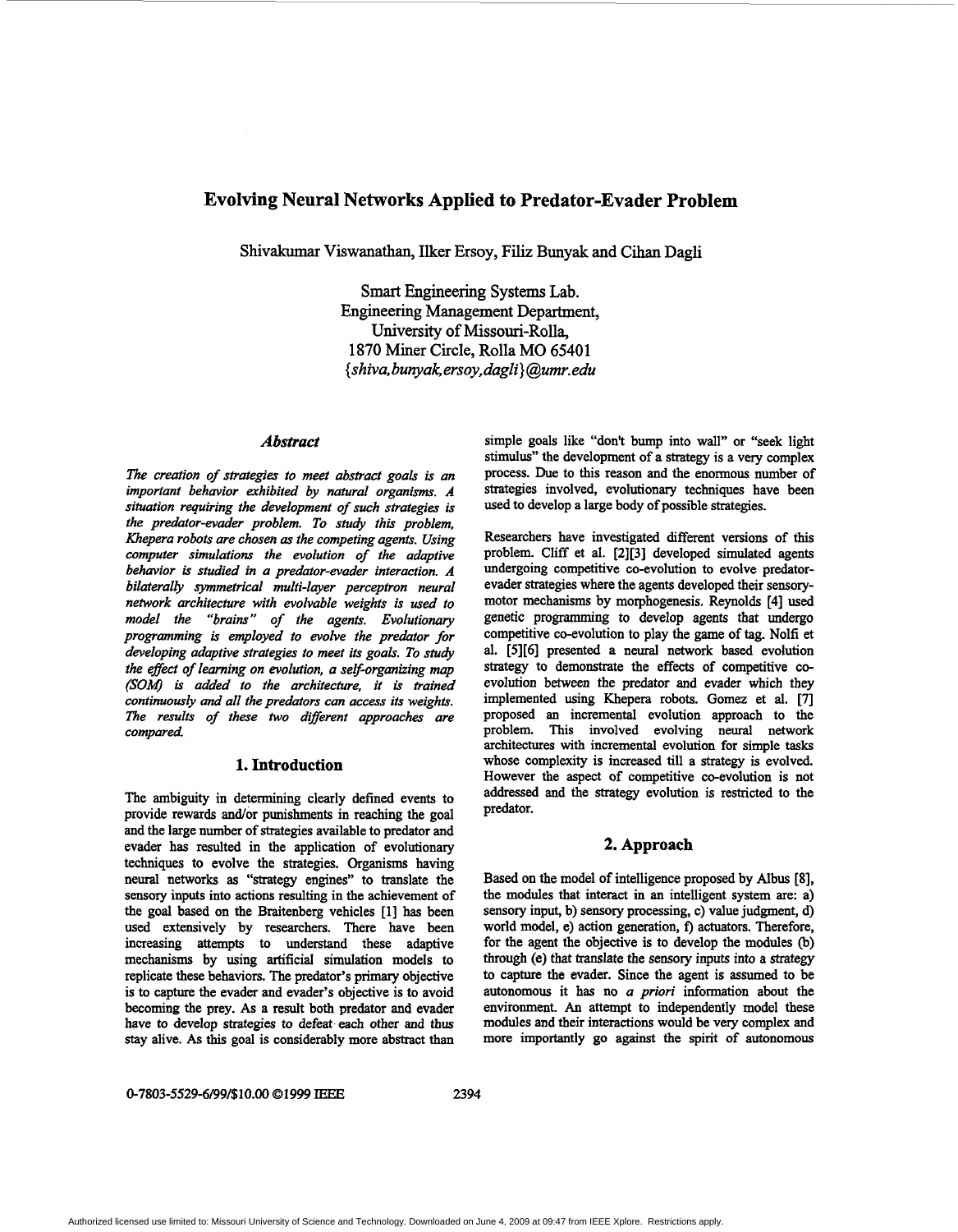evolution **[5].** The approach we used is based **on** the ideas presented by Braitenberg **[l].** The **"brain"** of the robot consists of a bilaterally symmetrical multi-layer perceptron neural network. **In** this perspective, evolving neural networks provide a promising improvement opportunity **[9].** An aspect of special interest is the effect of learning **on** the efficiency of the evolution.

In this paper, we compare the strategy evolution of the predator using a pure evolution approach with assisted evolution. To do this a neural network with evolvable weights is developed. A second neural network in the form of a Self-Organizing Map *(SOM)* is added to the architecture to study this effect of learning **on** strategy evolution. Results obtained from these two approaches are compared.

#### **3. The Robots**

Two Khepera robots and Khepera Simulator **2.0 [lo]** are used for implementation of predator-evader problem. Khepera is a miniature mobile robot of circular shape (Figure 1). Its design is well suited for experiments with autonomous agents. Khepera robot is provided with **8**  proximity sensors and its actuator system is composed of two motors. The proximity sensors take **on** values from 0 in the absence of an object in its proximity and **1023** at 10 to +10. Though not provided in the simulator, the predator is provided with a virtual "eye" that **performs** a simple function of detecting the absence or presence of the other robot in its line of sight. A sighting is said to have occurred when the condition is met:

where

$$
|\phi - \alpha_{\text{pred}}| < \theta
$$

$$
\phi = \tan^{-1}[(Y_{pred} - Y_{prey})/(X_{pred} - X_{prey})]
$$

 $\alpha_{\text{pred}}$  is the orientation of the robot w.r.t. horizontal axis. **28** is the angle of vision and is taken to be **30** degrees. A confined static environment in the form of a simple rectangular area is chosen to conduct the competition. These implementation characteristics have been mainly drawn from **[5][6].** 



Figure 1: Khepera, the miniature mobile robot.

#### **4. Neural Network**

The neural network used is **as** shown in Figure **2.** Due to the recognized advantages of having bilateral symmetry in the sensory-motor reaction apparatus [l], the neural networks **on** the "right" and "left" sides of the robot are identical. The networks are multi-layer perceptrons with one hidden layer and **no** recurrent connections. Each side is provided with **4** neurons in the hidden layer. *As* the "eye" is located **on** the midline it is uniquely connected to a separate hidden layer neuron and also symmetrically connected to both output layer neurons **as** shown in Figure **2.** The output layer of each network has one neuron . The transfer function used is the hypertangent.



Figure 2: Neural network of predator.

With the exception of the neurons in the output layer, all other neurons are provided with a bias. The architecture is **maintained** constant for all the predators. The weights and biases of the network can be evolved but do not change during the life of the predator. This basically means that the predator does not possess the ability for phenotypic learning in the **first** phase of experiments.

In the second phase of experiments, a self-organizing map **(SOM)** is added to incorporate the effect of learning. SOM is used as an equivalent of a social knowledge development and transfer process. It is used to accumulate knowledge of the environment **as** the number of generations keeps increasing. This knowledge is more like a description rather than an accumulation of cause-effect experiences ie. it is **based on** the *sensory* inputs not on the actions associated with them. The associated **actions** for each cluster is an evolved attribute and forms a part of the chromosome. The cluster information is unique and available equally to all the individuals of a generation. The **SOM** with all its changes is **transferred** to the next generation without **any** modification. The outputs of the SOM forms a component of the inputs to the motor actuators (See Figure 3).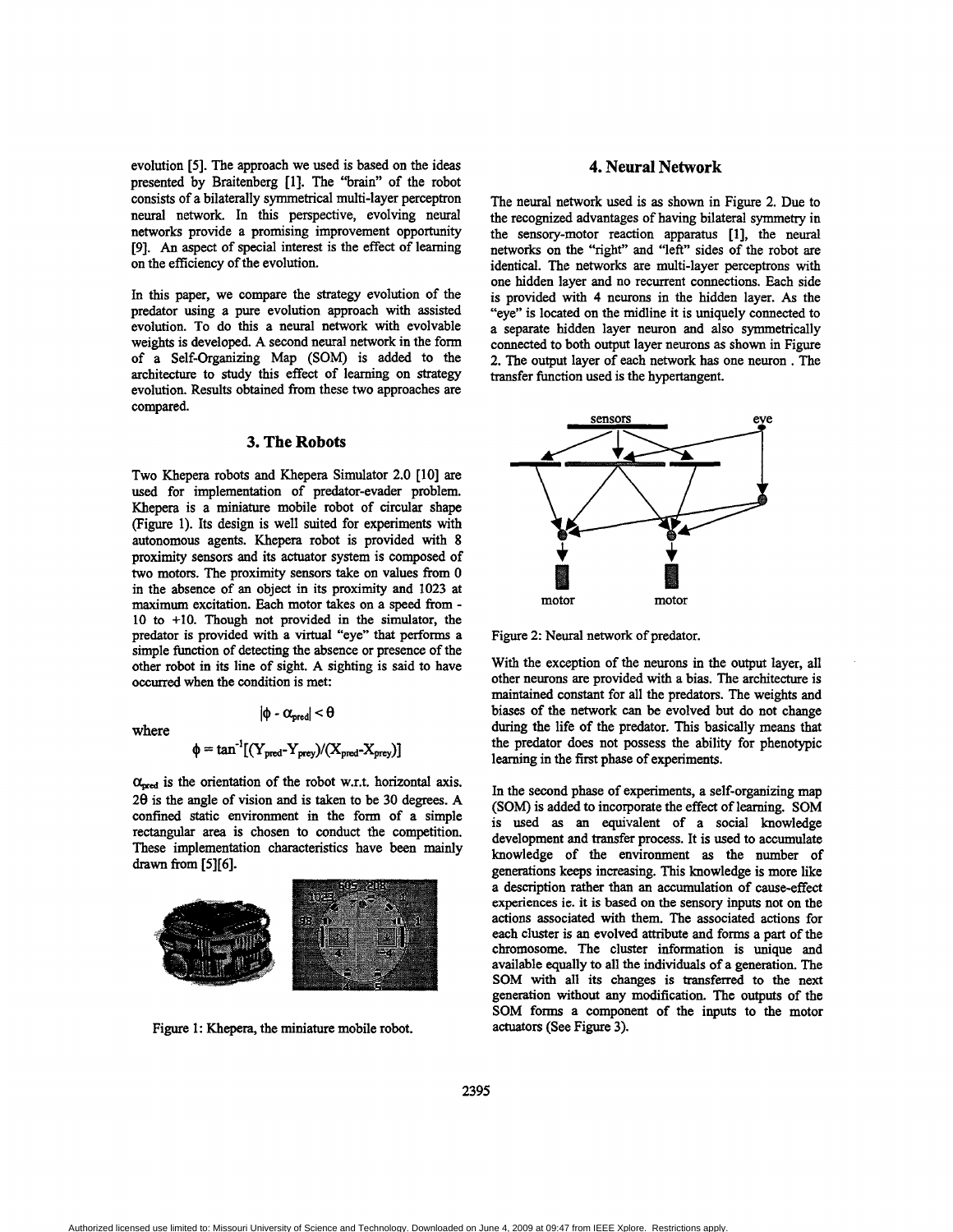

Figure 3: Incorporating learning.

## **5. Evolution Scheme**

The weights and biases of multi-layer perceptron network is coded in a chromosome for each individual. The weights and biases have a range value of  $[-1, +1]$ . The reproduction is agamic, i.e. the chosen parents give birth the specified number of offspring that are identical copies of themselves that undergo mutation to varying extents. There is **no**  crossover in agamic reproduction. This method of reproduction of chromosomes **has** been found to be much greater utility than the conventional sexual reproduction for the evolution of neural network [5][11]. Mutation is the only process by which the chromosome can explore the neighboring regions of the fitness landscape. Therefore mutation is not a rare occurrence but takes place every reproduction.

The fitness function consists of three components: the goal satisfaction component (G) is given by:

#### G=(Max\_moves-Moves)/Max\_moves

Where Max\_moves is the maximum number of moves for which the competition takes place and **Moves** is the number of moves after which the goal is met, i.e. prey is captured. This component is to encourage the predator to meet its goal. The directing component (D) is given by:

#### D=(Number of sightings)/(Max\_moves)

**This** is to give the predator a greater tendency to follow the prey. The directing component (0) **s** given by:

$$
O=\frac{\sum_{i=1}^{Max\_moves} |V_{(right)i} - V_{(left)i}|}{20 \cdot Max\_moves}
$$

This is to discourage the predator from going around in circles. The fitness function is given by:

$$
F\equiv c_1G+c_2D+c_3O
$$

where the coefficients, **q** , change **as** a function of the number of generations.

#### **6. Experiments**

Experiments have been carried out in two phases. In the first phase, the weights and biases of the multi-layer perceptron has been kept constant during life-time. These weights and biases have been evolved by a genetic algorithm. A population of 50 predators is created and each individual in the population is pitted against the evader. Each individual is given *5* trials against the evader where *start* positions and orientations of both are random chosen for each trial. A minimum distance of 300 **units** is maintained between predator and prey for all starting positions. The top **4** individuals having the highest average fitness values are allowed to reproduce asexually, producing *5* offspring each. Each of these offspring undergo mutation and replace the lesser fit individuals in the population. This new population is again placed in competition with the evaders. The competitions are allowed to occur for **25** generations.

In the second phase, the **SOM** is added to the architecture and its weights are updated at each move. The rest of the architecture and the evolution process remained same **as** in the first phase.

#### **7. Conclusion**

We developed the defined architecture for the predetorevader problem for Khepera robots using Khepera simulator. The approach is a combination of a biological evolution and the equivalent of social knowledge development and transfer. The preliminary results that we obtained are promising. However further experimentation needs to be conducted to prove the full potential of **this**  approach. **An** *aspect* that requires further investigation is the application of the developed approach to a competitive evolution scenario.

#### **References**

- 1. V. Braitenberg, Vehicles: Experiments in synthetic *psychology,* MIT **Press, Cambridge MA, 1984.**
- **D.** Cliff **and G.F. Miller, "Coevolution of Pursuit and**  Evasion **II: Simulation Methods and Results",** *in proceedings of the Fourth International Conference on Simulation of Adaptive Behavior: From Animals to Animats,*  **Falmouth, MA, pp. 5065 15, Sept. 1996.**  *2.*